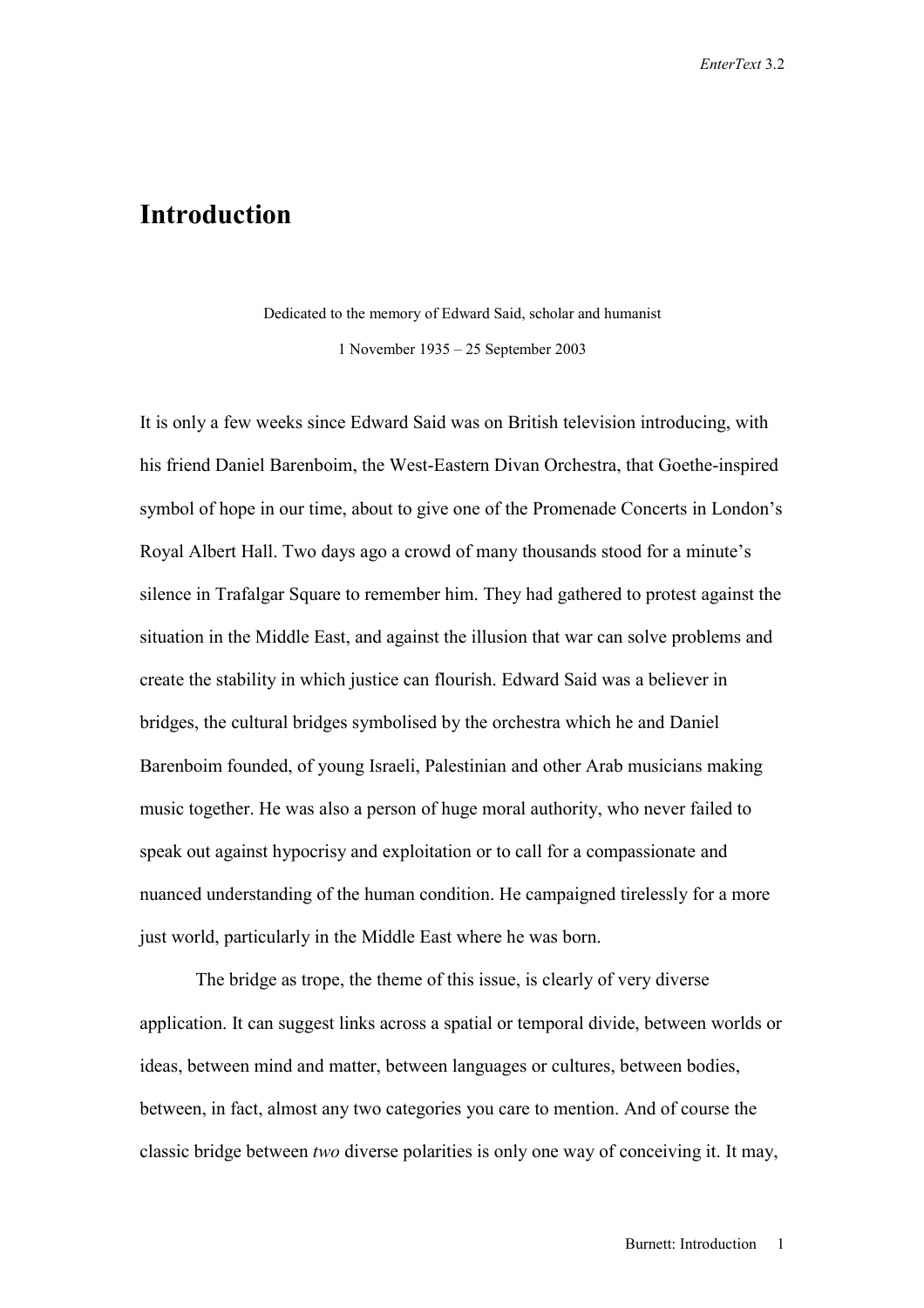in "real" terms as in figurative terms, be between more than two points. The concept, the crux, is of a link between what would otherwise not be linked. Alterity—with its questions of the other, of difference, and perhaps Derridean *différance*—springs to mind. While interaction between points of difference implies a bridge of some kind, conversely the drawbridge idea is one of negation of the link, or of its possibility: of the choice of isolation. Individuals and cultures which feel themselves to be under threat sometimes try to pull up the drawbridge to protect themselves. But for now, balancing on the internet's fragile bridge of electrical impulses, we communicate across spatial, cultural and temporal gulfs as never before.

Edward Said regarded the multiple perspectives of diasporic people such as himself as a bonus, a privilege. Many of the contributors to this edition are people who live between cultures and traditions, or between places, and in their work many link diverse elements. Clearly an edition such as this invites metaphoric readings of the links between cultures or cultural positions, either actual or potential, and indeed we have received a stimulating range of such submissions. What is included in this issue is distinguished because it engages with an open mind with topics often burdened with unoriginal, formulaic thinking. Particular attention has been paid to juxtapositions. Creative work is interleaved with essays, but both kinds are creative in their different ways. Readers are invited to consider the way the neighbouring pieces speak to each other and to other items in the issue across the ungraspable divides of cyberspace. A number of groupings may suggest themselves: for example, geographical (items to do with the Far East or the Middle East or the Caribbean, many positing links of a perhaps surprising kind with other places and cultures); intertextual (the way that new art can build on existing art); or physical (the body, both gendered and sexually oriented, as cultural construct and political agent). The complex dynamic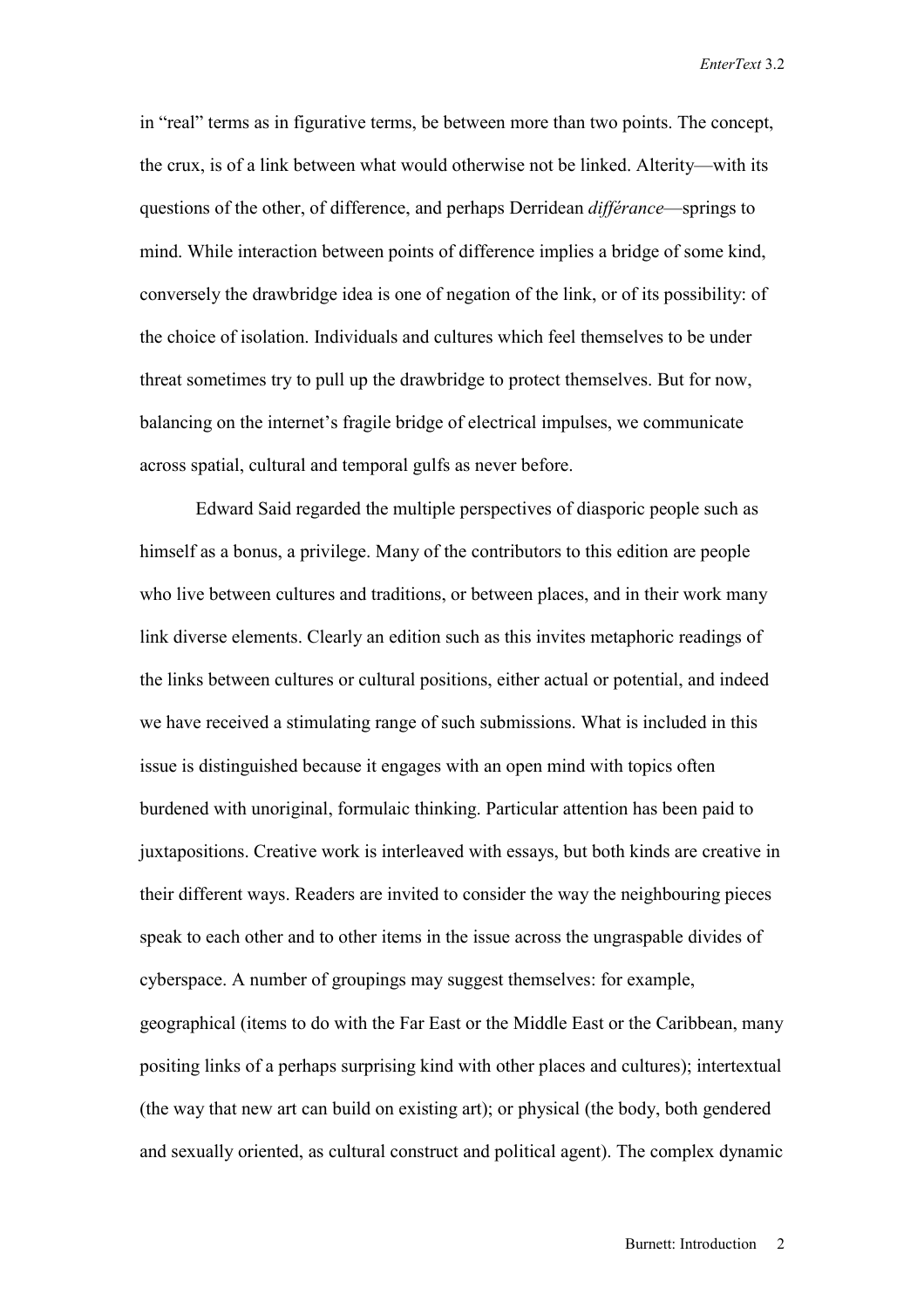of individual and collective encounters between cultures is addressed, as are dilemmas to do with individualism and pluralism in maintaining a sense of identity, as well as profoundly political questions about the nature and use of iconography and language.

 The first item is a poem by an American about an iconic image of a bridge from Japanese culture. It initiates a group of pieces presenting East/West bridges, which put the question of orientalism, in the specific sense Edward Said defined, again at the forefront of our minds. Thomas Fortenberry's "People Crossing an Arched Bridge" responds to a nineteenth-century print, a woodblock illustration of a poem by the ninth-century Japanese poet Ariwara no Narihira, using the aesthetic image of the scene with its bridge to reflect on less tangible links to other dimensions.

Japan is associated also with the next contribution, an essay by Antony Adolf, a Canadian resident, which posits a bold post-Bakhtinian argument about the nature of language and polyglossia. The piece draws on works by Martin Heidegger, the German philosopher who was in contact with Japanese scholars, in particular Count Kuki, who visited Germany in the 1920s and engaged with Heidegger in debates about language and aesthetics—a salutary reminder of the internationalism of German culture before the Third Reich. Taking polyglossic texts by Heidegger as his starting point, Adolf argues that while monolingualism sustains the illusion of linguistic stability, we should look to multilingualism to expose or highlight the instability of language—and also to overcome it. That the use of signifiers from different semiotic systems in one proposition or utterance brings language closer to stability and decidability, is a thesis of far-reaching implications.

The last of this triple group of items with an eye on the Far East but written by residents of North America is a story by a New Yorker of Korean and German descent. Heinz Insu Fenkl's story "The Song Bird" creates a new genesis for the Hans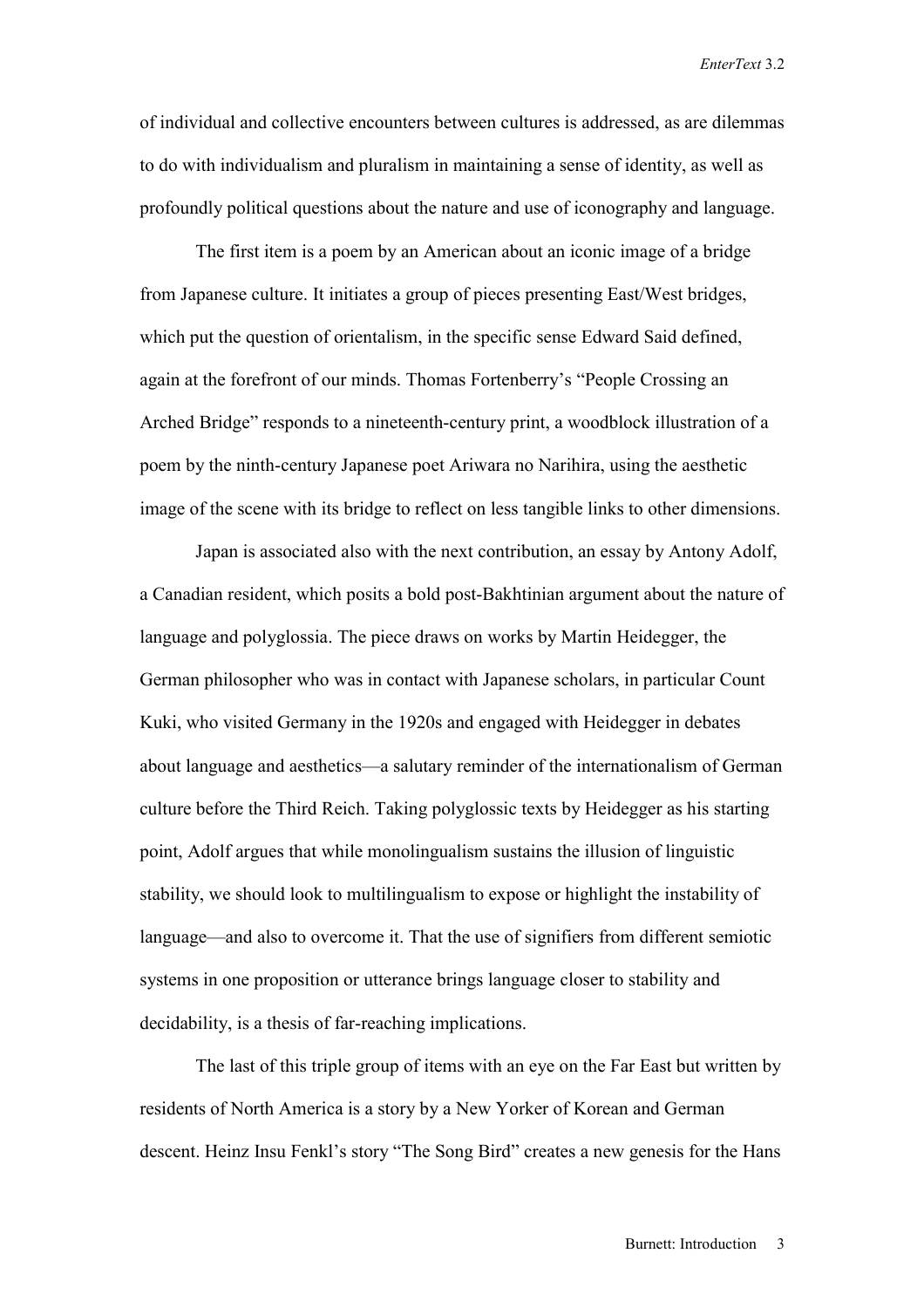Andersen story "The Nightingale." It tells how a manuscript found by an American in Korea proves to be an eighteenth-century Korean narrative in the Chinese tradition, telling a story close to Andersen's, though with significant differences. The moral fable he presents is one of evident political relevance to our time. Walter Benjamin's famous essay springs to mind, "The Work of Art in the Age of Mechanical Reproduction," published in 1936, and still prescient: "The destructiveness of war furnishes proof that society has not been mature enough to incorporate technology as its organ." The "China" of the story is an imaginary location, in many ways already familiar to us, its origins embedded in the history of the cultures of other parts of the world as much as in those of China itself (a process Said's concept of orientalism anatomises), and of course, in the story, seen from the subtle distance of a Korean perspective. The absolute power of the long-gone emperor is fabulous in every sense, yet not so remote from contemporary actualities as we might wish. That the story is dedicated to Charlotte Church means that it dovetails to our time, and to a modern vision not only of aesthetic beauty but of youthful innocence. The singer in the story is a figure of such innocence, but proves also to be one of great wisdom, and power of a different kind, as the story unfolds. The tale has the surface simplicity but resonant depth of the true folktale, which is here, as in Andersen, demonstrated to be as fresh and usable a language as ever. And if there is a reader who would like to translate the story into Korean, *EnterText* and the author would be glad to hear from you!

The mediation of cultural and moral positions happens not only through language or iconography, however, but through direct action. As our focus now turns from the Far East to the Middle East, Samar Habib's essay engages with that focal point of world dynamics, the story of Israel / Palestine which unfolds day by day, tragically, in our news bulletins. One of Edward Said's last contributions on the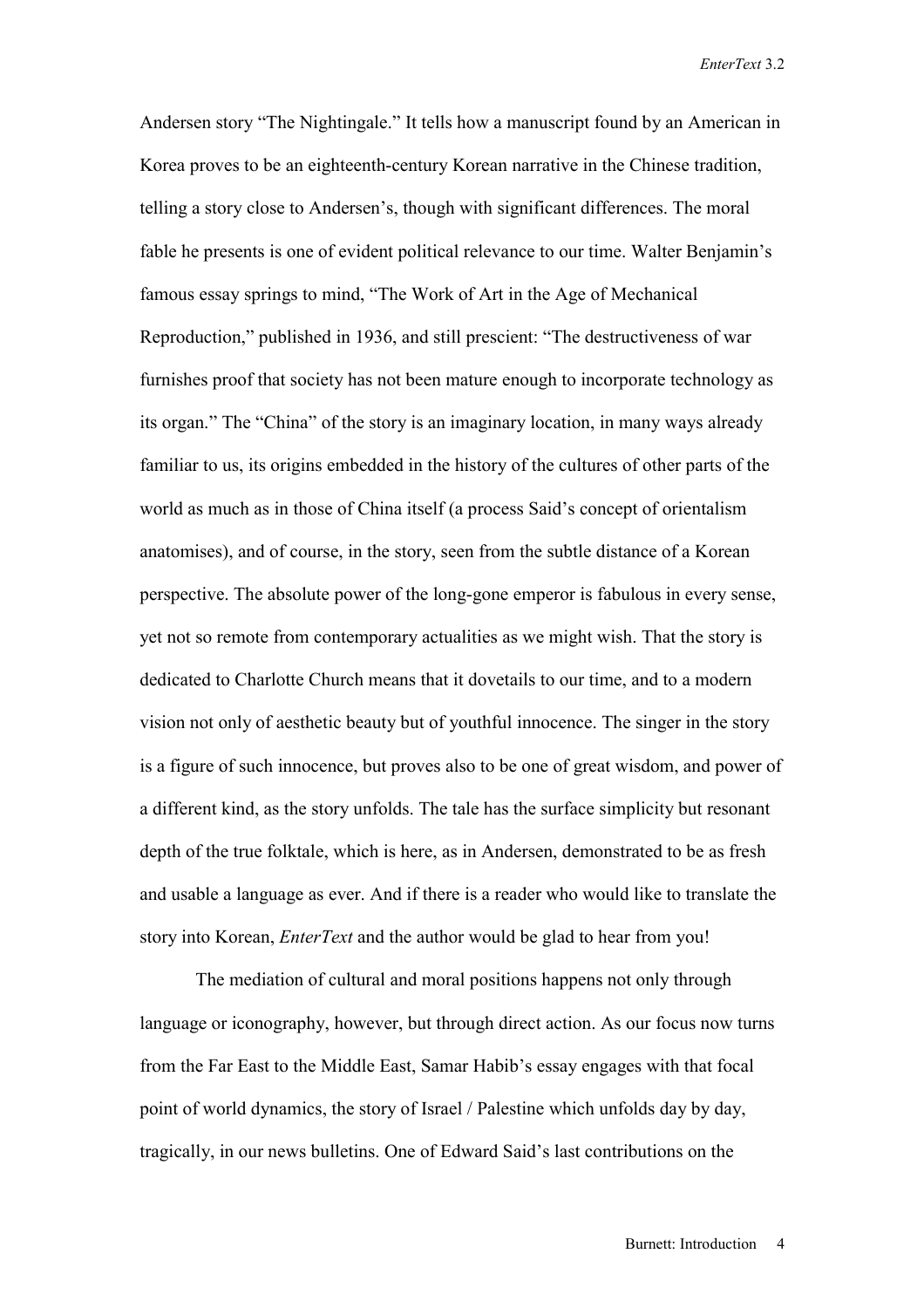subject "Dignity, Solidarity and the Penal Colony," published in *The Politics of Anti-Semitism* edited by Alexander Cockburn and Jeffrey St. Clair, is available online (see www.counterpunch.org and www.indybay.org). In that part of the world there seems no prospect of a bridge, though the metaphor of the road map has been deployed with not a little desperation in recent months. Rather the actuality is increasingly one which suggests the trope of the drawbridge, as the "great wall" icon, so anciently associated with China and so recently dissociated from Germany, is now indelibly replacing that of ancient olive groves in the land holy to so many of the world's believers, as a new apartheid is implemented. All the more cheering therefore to read Samar Habib's account of how Israeli gay activist groups have been campaigning in Israel for understanding of the Palestinian perspective.

This is followed by "Marwan's David," fiction which reads like a memoir. Frederick Zackel tells the story of an American lecturer introducing "western civilisation" to a group of students, one of whom, for reasons which the narrative reveals at its closure, creates his own challenging variant on the famously heroic representations of David in western art. The story invites the reader to think about the cultural assumptions behind what is conventionally dubbed the "great art" of the past, and in bridging the centuries through art's diachronicity, returns us urgently to certain dilemmas of the present, both cultural and political.

Oblique perspectives on the British social landscape, as shaped by its links with the South Asia and the Middle East, are the topic of the next two items. Claire Tylee looks at the portrayal of Jewish assimilation to "Englishness" in Bernice Rubens' critically neglected 1960s novel *Mate in Three.* The chess metaphor of the title proves to relate to an inset address to South African apartheid—when a whole society adopted the drawbridge mentality—and a fraught rhetoric of miscegenation.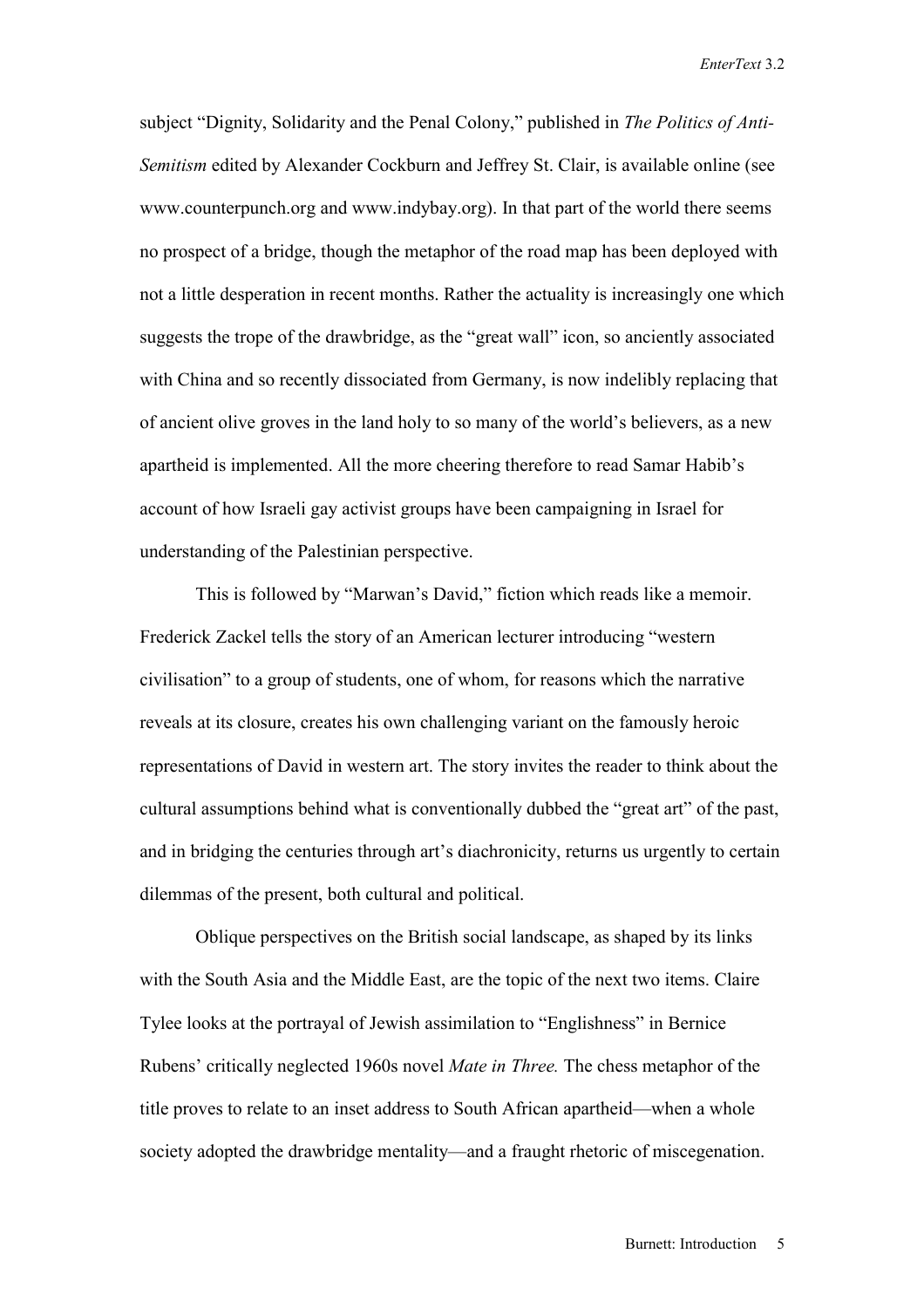In a wide-ranging essay which situates a detailed reading of the focal text in the context of contemporary politics, Jewish and African American writing and the Woman's Novel, she argues that the racial anxieties Rubens anatomises did not function in a vacuum but were bundled up with gender and class issues, with particularly pernicious effects on the lives of the women portrayed. It is a reminder that one of the complex issues of critical theory today is the extent to which useful parallels can be drawn between differing historical, social and cultural contexts. As Tylee points out, Sartre in his introduction to Fanon four decades ago posited a similarity between the predicaments of Jews and black people, and as understanding of the culture of white dominance and the role of performed identities grows, such cross-cultural applications of ideas seem to be growing productively too, not least in the use of feminist theory in the postcolonial field, and vice versa. Those who have experienced marginalisation of one kind, it seems, may be quick to respond to the different marginalisation of others, as Samar Habib's essay suggests.

Racial anxieties are sensitively tackled in the next piece too. Just as Heinz Insu Fenkel has re-envisioned a Hans Christian Andersen story, so the traditional folktale of Goldilocks is given a radical new twist in Cathy McSporran's compelling story. Set in a present-day Scottish city, though it could have been in any British conurbation, it tells, from his own angle, of a burglar's raid on a well-kept family home, one which signals exploitable cultural difference to this culturally blinkered intruder, who in the end gets more than he bargained for. The story turns neatly on its head, too, the pernicious national rhetoric, nurtured by the tabloid press, of the "immigrant" or now increasingly the "asylum-seeker" as the archetypal intruder-figure in the national landscape.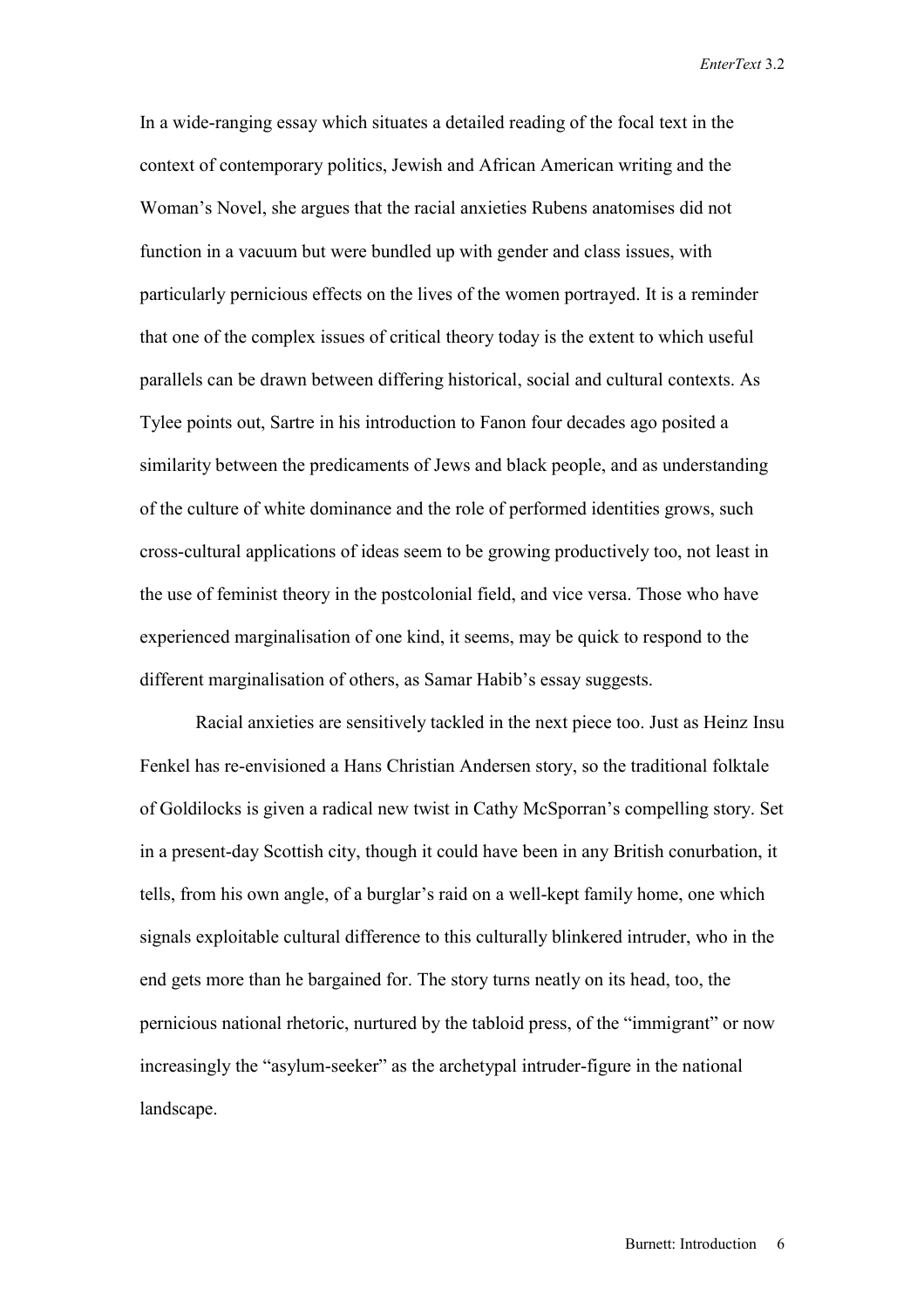The reading and misreading of cultural and gender signifiers by outsiders is the starting point of the next item, as we revisit the Middle East. Fashion among young Muslim women in Egypt today, exercising choices between western and eastern styles, is Isobel Ryan's topic. Her analysis of the semiology and aesthetics of clothing and other aspects of fashion challenges some of the glib assumptions about women and Islam often made from a western perspective. She concludes paradoxically that the veil, in its different manifestations, can be a more liberating choice for women than its alternatives. The essay also includes a brief overview of historic feminist reformers of Egyptian social mores. In a sort of parallel piece to Ryan's, Sumana R. Ghosh gives an analysis of the cultural presentation of the female body in India (*EnterText*'s first contribution from the subcontinent), in which she argues that the body in being operated on as raw material for culture is inevitably othered. Unlike Ryan's, however, it is less about modern fashion than about tradition. Interestingly both papers refer to the prevalent use among the groups they discuss of the cosmetic cream Fair and Lovely, a reminder not only of global capitalism but of the underlying racism evident in the cultural privileging, in so many societies, of a lighter skin.

If the image of a bridge implies some sort of solid link to sustain transit, the overarching trope of Cyril Dabydeen's story uses a much less secure setting, the water itself. It deploys the figure of a swimmer in a municipal swimming bath, whose idiosyncratic stroke is emblematic of his marginalised identity as a tropical South American in cold Canada. This maps onto the story of Dabydeen himself, a Guyanaborn Canadian resident, but the story could be about any similar migrant. It is a powerful parable about assimilation as threat, as it engages with the pressures to conform—to perform according to mainstream convention. Yet here there is no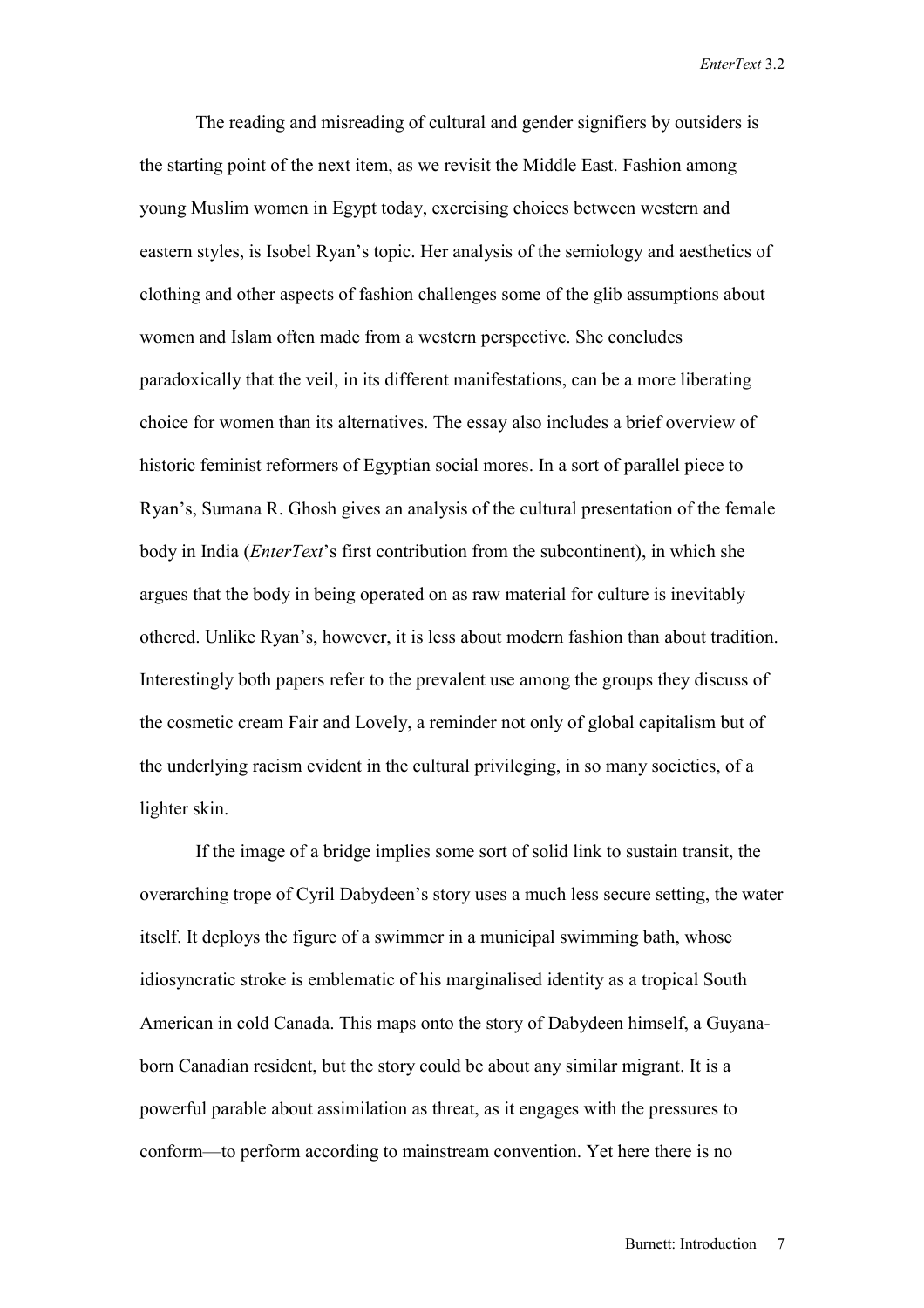drawbridge to raise in self-protection: the swimmer flounders in the water under the gaze of hostile lifeguards, left with only one paradoxical choice for true selfpreservation—the underwater quest for aqueous "roots" in the myth of Atlantis, a dream and a memory which, it implies, can only be recovered by a suicidal plunge to the depths. Dabydeen's creation of a distinctive idiom for the English of the narratorswimmer embeds the sense of his distinctness, his alienation, and his desperation, right at the heart of this haunting story.

The Caribbean theme is developed in the two essays on literature which follow. Vivian Halloran concentrates on parallel scenes in recent works of international Caribbean literature, small moments in their different contexts, but resonant ones. She selects from the latest publications of Caryl Phillips and V. S. Naipaul, a travel memoir and a novel respectively, the encounter of the narrators with child-prostitutes, and in a searching examination of each narrative's self-positioning in relation to this encounter finds troublingly that both accounts risk valorising a reenactment of colonial violence by seeing the protagonist's return to a symbolic "mother country" in terms of sexual conquest. Also with an eye on gender issues, Maria Cristina Fumagalli focuses on Marlene Nourbese Philip, drawing interesting parallels with Ovidian metamorphoses, and referring to the distinctive ideas about cross-culturality of the Guyanese writer and thinker, Wilson Harris. The title of Philip's *She Tries Her Tongue, Her Silence Softly Breaks* is, we learn, a quotation from Dryden's translation of Ovid's story of Io. The nymph was transformed to a heifer by Zeus so that she could not accuse him of rape, but later restored to human form and to language. Philip has acknowledged the influence of Ovid, and as Fumagalli shows, there are illuminating similarities between the cruelties and redemptive strategies mapped in the ancient texts and those of slavery and its legacies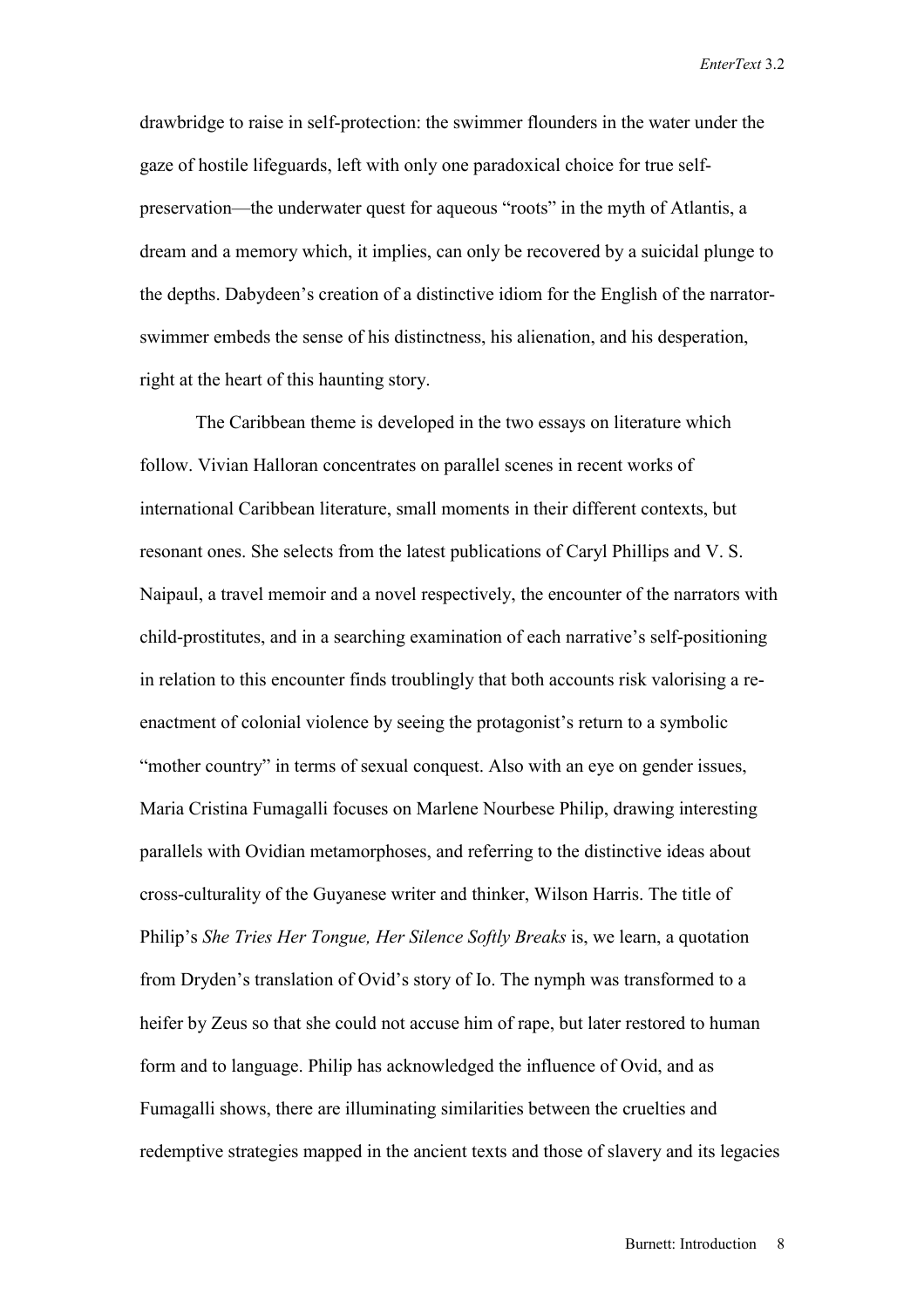in injustice and exploitation today. Philip's undoing of convention in her approach to language is expressed through linguistic and typographic innovation (as illustrated here), in the name of an assertion of the feminine in the teeth of masculine tradition. Ultimately her address to memory and re-membering via Ovid enables this African Caribbean writer, Fumagalli argues, to build a bridge to an ancestral memory of Africa, since it was African spiritual tradition which fed that of ancient Greece. Thus what is held out is the promise of collapsing the gulfs of time and space and the divisions and losses due to cultural dislocation: an interesting parallel to Dabydeen's theme. It is particularly pleasing that this essay alludes to the trope of the bridge in the distinctive guise familiar to readers of Wilson Harris. For him, the only resource capable of bridging what he calls the architecture of space is the imagination.

Finally, Sarawut Chutiwongpeti's contribution forms a welcome addition to our publications in the visual arts field, and brings us back to Asia with our first contribution from Thailand. Images of his installation project, a series of vibrantly colourful spaces created over the last seven years using architecture, light and sound, are here reverting to their initial condition as digital works, as they were developed on computer before being given three-dimensional form. In their address to the concept of living space arcing over time and place, and as a luminous expression of their creator's concern for cross-cultural encounters, these images make a fitting conclusion to our issue on bridges and drawbridges. Light is, after all, a bridge between all living creatures on the planet, as well as being one of the great crosscultural symbols shared by all human cultures.

The roller-coaster ride around the world which this issue encompasses presents great variations and contrasts as well as some surprisingly similar curves. In the end, it is the readers' interest in perceiving links—building bridges—for